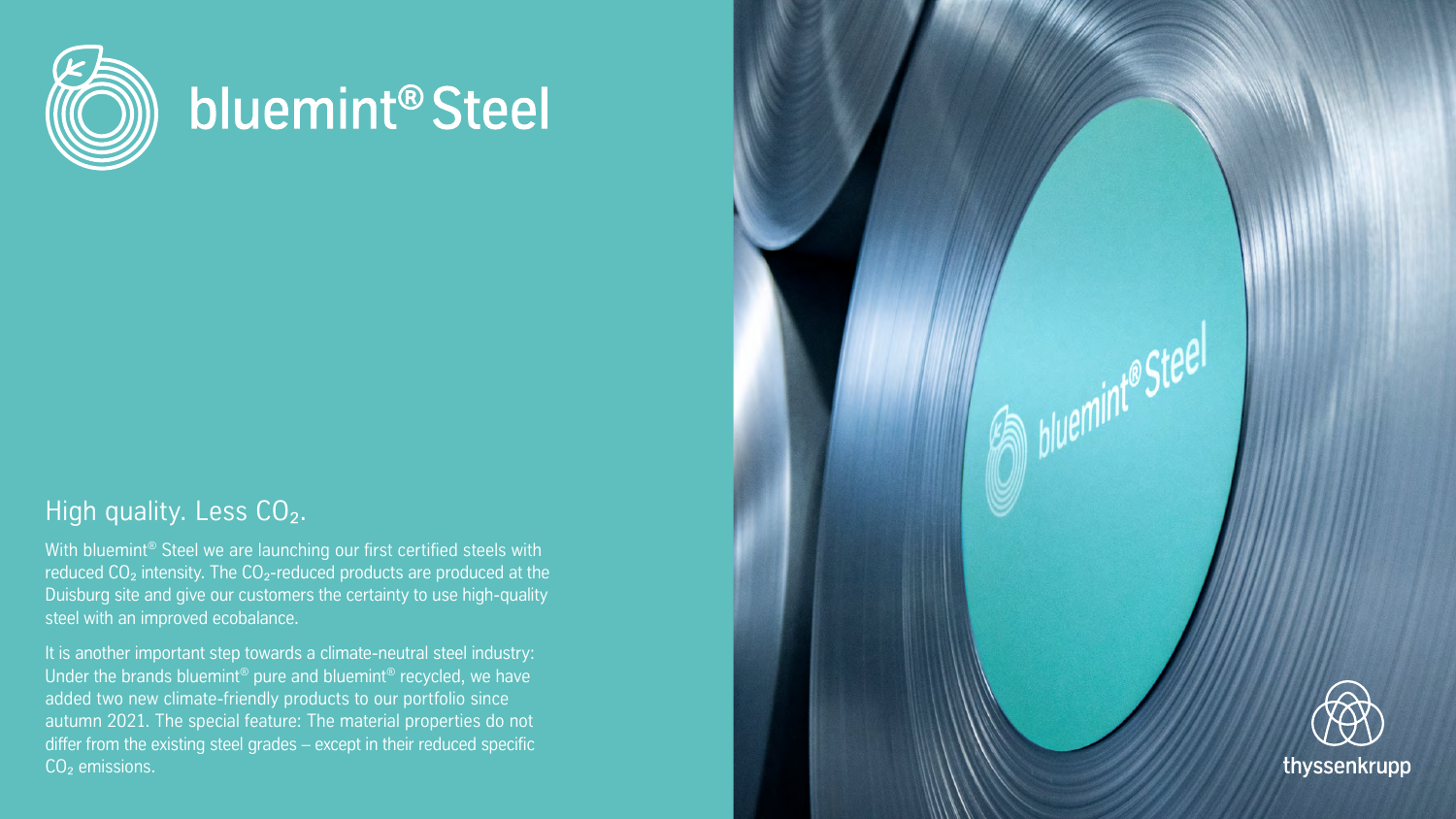# CO2 SAVINGS

By allocating  $CO<sub>2</sub>$  savings to specific products



### 2.1 t  $CO_2/t$  0.6 t  $CO_2/t$  0.75 t  $CO_2/t$

### Conventional bluemint<sup>®</sup> pure bluemint<sup>®</sup> recycled

Corresponds to the upstream impact of conventional hot strip

By balancing an independent scrap recycling route in the blast furnace process





hot strip





- bluemint<sup>®</sup> pure:  $CO<sub>2</sub>$  emissions reduced by about 1.5 tonnes (70%)
- bluemint<sup>®</sup> recycled:  $CO<sub>2</sub>$  emissions reduced by about 1.35 tonnes (64%)
- CO<sub>2</sub> is directly reduced at Duisburg production site
- Certificates for the respective product
- Primary steel, all qualities possible
- Directly applicable to the Scope-3 emissions of our customers